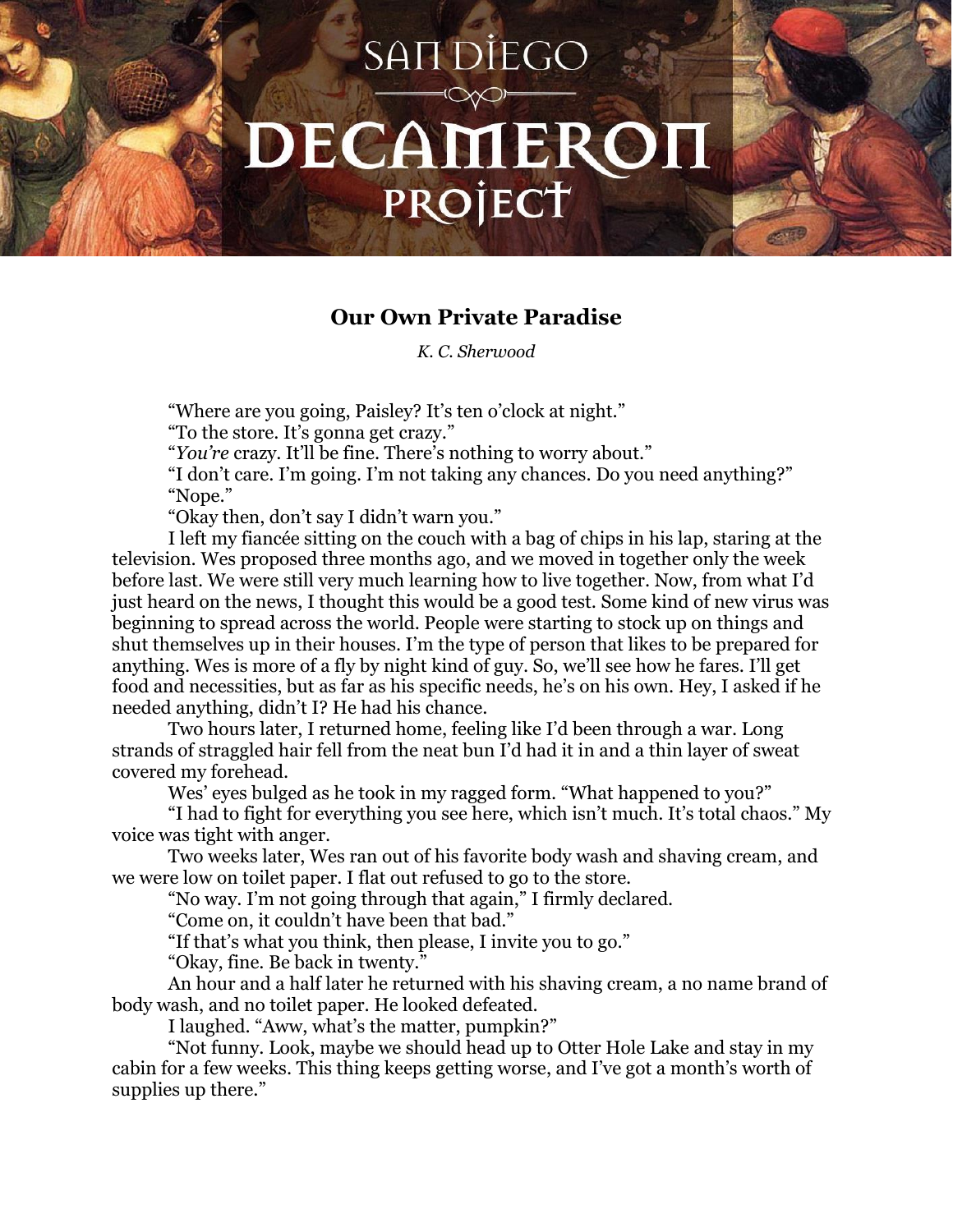"If I knew that's what it was going to take to make you take this seriously, I would've sent you to the store a week ago."

"Uh huh," he grunted. "Let's go."

It was pure bliss at first. Rest, relaxation, and complete isolation. I enjoyed every minute of it. No television, no internet, and no signal on my phone at all. Wes had one tiny little bar. I hiked in the woods. Wes fished in the lake. It was our own private paradise. It almost made me forget what was happening in the rest of society, and I wondered why we didn't live like this all the time. The bills. Oh yes, the bills. Need money to pay the bills. Well, it was certainly nice for the time being.

When our supplies began to run low, Wes drove down the mountain to the nearest town to stock up. It was a one-horse town with a general store, but surprisingly, he came back with what we needed.

"How did you manage to get toilet paper?" I asked.

"I don't know. It was weird," he said. "There was just one old man behind the counter at the store. The shelves were fully stocked and the town seemed to be deserted except for him. I asked him about it, and he just said that everyone must already have what they need and are holing up for a while."

"Well, that's good for us, I guess."

"Yes, but, then I tried calling my parents, and my sister, and a few of my buddies, but no one answered. No one. It's strange, and it's freaking me out a little bit."

"Okay, let's both drive to town tomorrow and try again. I'll try my parents too."

The next day, I put my phone down as we pulled up in front of the general store.

"Nothing. I've tried everyone I know. What the heck is going on?"

"Same for me. Come on, let's go talk to the guy inside."

The old man stood with one arm leaning on the counter, his head hanging low. "Excuse me, sir? I was here yesterday and…"

The man jerked his head up. His mouth was hanging open at an odd angle and a line of drool was sliding off of his chin. His eyes were black. Pure black from end to end. He made an otherworldly groan and then snapped at us, reaching for us across the counter.

"Let's go!"

I screamed and grabbed Wes' arm. We ran for the car. My hands clutched my chest as Wes pushed the car to its limit. A few other people emerged as we passed through the town. They all had black eyes and slack mouths and they swiped at the car as we flew by.

"What was that?" I asked in complete panic.

"I don't know. Let's get back to the cabin and secure the windows and doors. I've got a hunting rifle in the closet."

"Wes, was that…?"

"Don't even say it, Paisley. Just don't. It can't be. It just can't be real."

But now the sun has gone down, and we're here in the cabin. There's rustling outside all around us and scratching at the windows. Wes is standing by the door aiming his rifle at it as something is thrusting its weight against it, trying to get through. I'm curled up in the corner, with my arms wrapped around my legs, rocking myself back and forth, watching in horror.